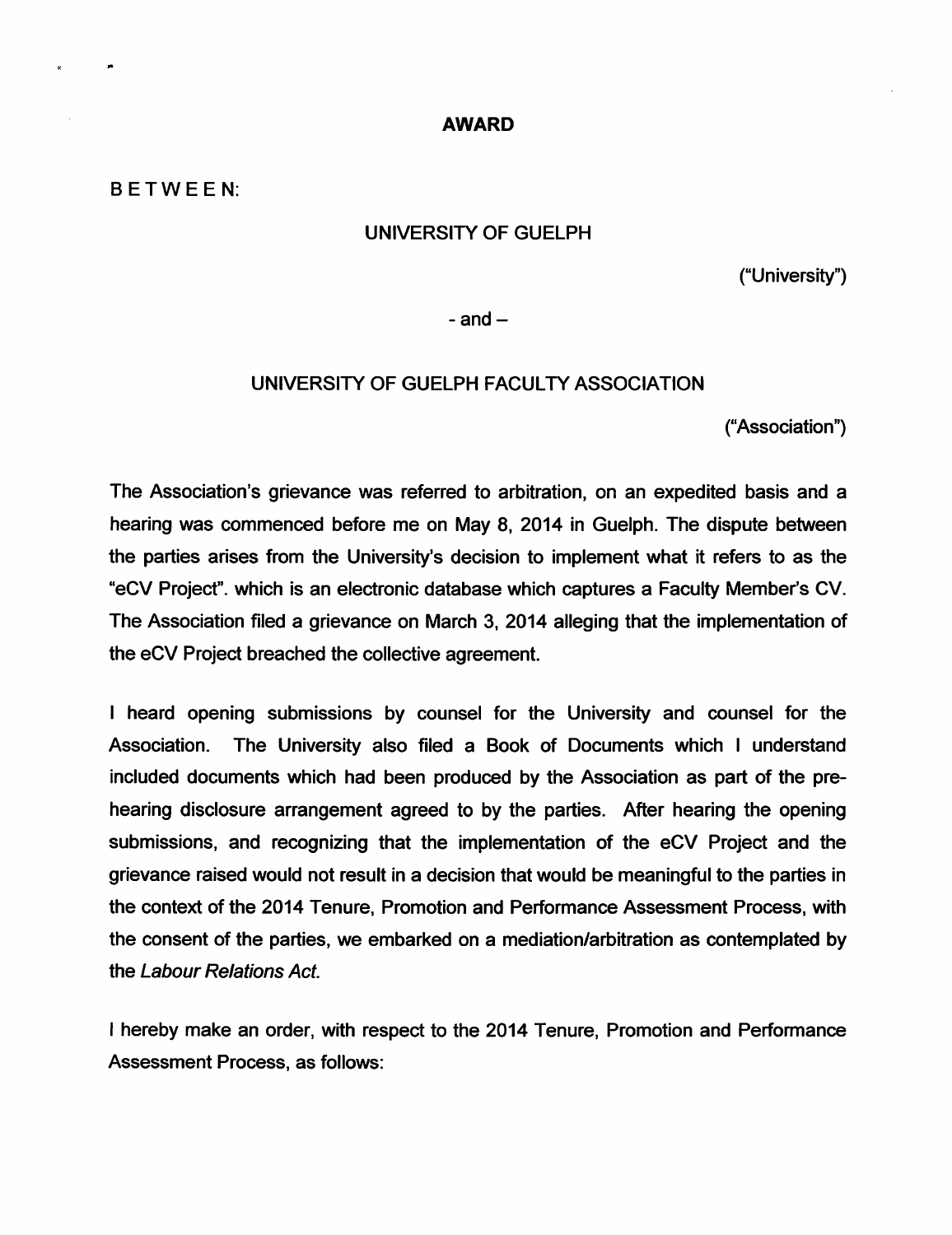- *1. all members making an application for Tenure and/or Promotion will make a good faith effort to review and edit their data in the eCV system in a timely manner in advance of the June 8th deadline;*
- *2. all members, for the purpose of performance assessment and/or feedback, will make a good faith effort to review and edit their data in the eCV in advance of the August 15th deadline;*
- *3. in the event a member has concerns that eCV does not accurately capture teaching, scholarship and/or service he/she will access the help available, including availing themselves of the on-campus training and orientation that is available to them forthe purpose of reviewing and editing their data in the eCV;*
- *4. if, despite the good faith efforts of the Member, eCV cannot appropriatelycapture the Member's contributions for the review period and the Member is therefore concerned that he/she may be disadvantaged through the Tenure and/or Promotion, and/or Performance Assessment Processes, a Member, may in addition to the eCV, attach supplemental materials as a PDF. In the supplemental materials, the Member shall include only those components of the Member's contributions which are not able to be appropriately captured in the eCV;*
- *5. this Award is without prejudice to a member's ability to grieve a decision arising from the Tenure and/or Promotion, and/or Performance Assessment Process(es);*
- *6. per Article 21.18 of the collective agreement, the Deans will consult with their respective College Tenure and Promotion Committee with respect to the eCV Templates and finalize the templates by the end of June 2014;*
- *7. any issues arising from the ongoing implementation of the eCV project and/or the use of the eCV in the Tenure and/or Promotion, and/or Performance Assessment*